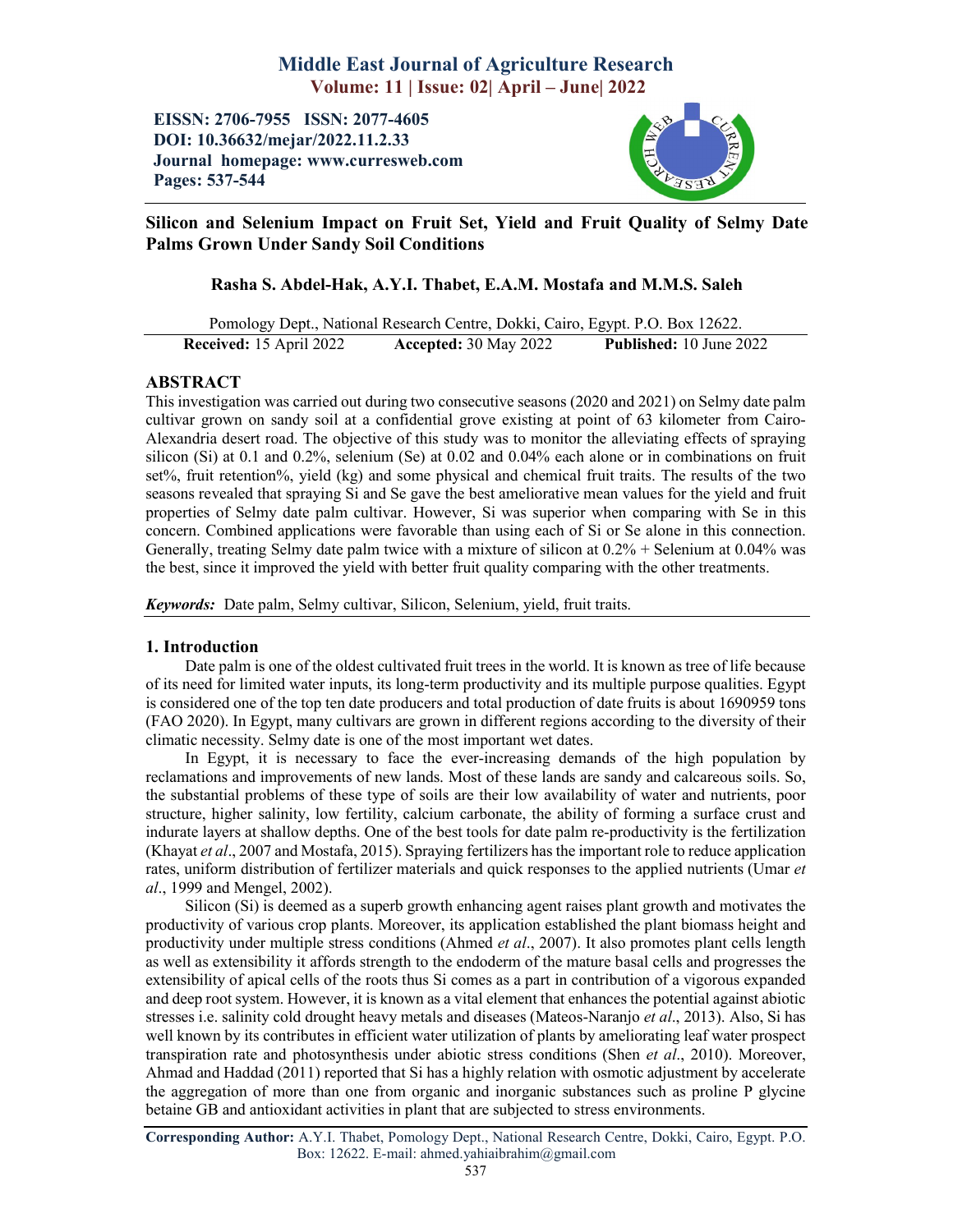Selenium (Se) is a fundamental micro nutrient for both of humans and animals, but it leads to toxicity when taken in excrescent amounts. Plants are the first source of dietary Se but the core role of Se in plants is still debatable. However, Se at low doses give plants high protection from various abiotic stresses i.e. cold, drought, desiccation, and metal stress. Se is chemically identical to sulfur, hence occupied inside the plants via sulfur transporters present inside root plasma membrane, metabolized via sulfur assimilatory pathway, and volatilized into atmosphere. Se prompted oxidative stress; distorted protein structure and function are the main reasons of Se toxicity in plants at high dosages. Plants can play a vital role in conquering Se deficiency and toxicity in different aeras of the world, hence, detailed mechanism of Se metabolism inside the plants is essential for designing effective Se phytoremediation and bio fortification strategies (Meetu and Shikha, 2017 and Zhao *et al*., 2010).

Several investigators reported that Si and Se have a positive effect on the yield of different plants. Moreover, they also improve the physical and chemical properties of the fruits. Gad El-Kareem (2012), found that spraying Timor mango with potassium silicate at 0.1% was very effective in improving the yield and fruit quality (TSS and sugars) over the control treatment. Aly *et al.* (2019), found that spraying Keitte mango with potassium silicate (K-Silicate) at 15 cm<sup>3</sup>/L plus amino acid at 7.5 cm<sup>3</sup>/L significantly increased fruit weight, yield as kg/tree and total yield (ton/ feddan). Spraying inflorescences of "Khalas" date palms with K-Silicate at 0.1%+ active dry yeast at 500 ppm was more effective treatment in enhancing the yield and improving fruit quality as well as physical and chemical properties (Enas *et al.*, 2018). Using Si was very effective in enhancing growth and fruiting of different fruit crops (Gad El-Kareem, 2012 & Abd El-Wahab, 2015). In addition, Gad El- Kareem *et al.* (2014) found that four sprays of Se at 0.01 and 0.02% on Zaghloul date palms were very effective in enhancing the yield, bunch weight as well as physical and chemical characteristics of the fruits in compared to the check treatment.

The target of this study was detecting the beneficial effects of Si and Se sprays on fruit set, fruit retention, yield and fruit quality of "Selmy" date palms grown under sandy soil conditions.

#### 2. Materials and Methods

This research was conducted on 15 years old Selmy date palms (*Phoenix dactylifera* L.) grown on sandy soil and planted at 6 meters apart under drip irrigation system in a private orchard located at 63 kilometers from Cairo-Alexandria desert road, Egypt, throughout the two seasons of 2020 and 2021. The chosen palms were healthy, had approximately uniform growth vigor and fruiting, and received regular horticultural practices which applied in the commercial orchard except for the tested treatments.

All palms were pollinated with the same male pollen source in both seasons. Palms were subjected to seven spraying treatments with three replicates per treatment (7 treatment  $\times$  3 replicate = 21 palms with one palm per each replicate). The treatments were arranged in a randomized complete block design and the experimental bunches were sprayed two times in each season as follow: the 1<sup>st</sup> spray was carried out one day before pollination and the second spray was done at the beginning of Kimri stage. The spraying treatments were as follows:

- $T_1$  Control (Spraying with water only).
- $T_2$  Potassium silicate at 0.1%.
- $T_3$  Potassium silicate at 0.2%.
- T4 Sodium selenite at 0.02%.
- T5 Sodium selenite at 0.04%.
- $T_6$  Potassium silicate at  $0.1\%$  + sodium Selenite at 0.02%.
- $T_7$  Potassium silicate at  $0.2\%$  + sodium Selenite at 0.04%.

Si and Se were sprayed in the forms of potassium silicate (25% Si) and sodium selenite (20% Se). Triton B as a wetting agent was added to all materials at 0.05%, and the spraying was done using hand sprayer until runoff. Fruits were harvested at full mature stage at the beginning of October, according to skin color.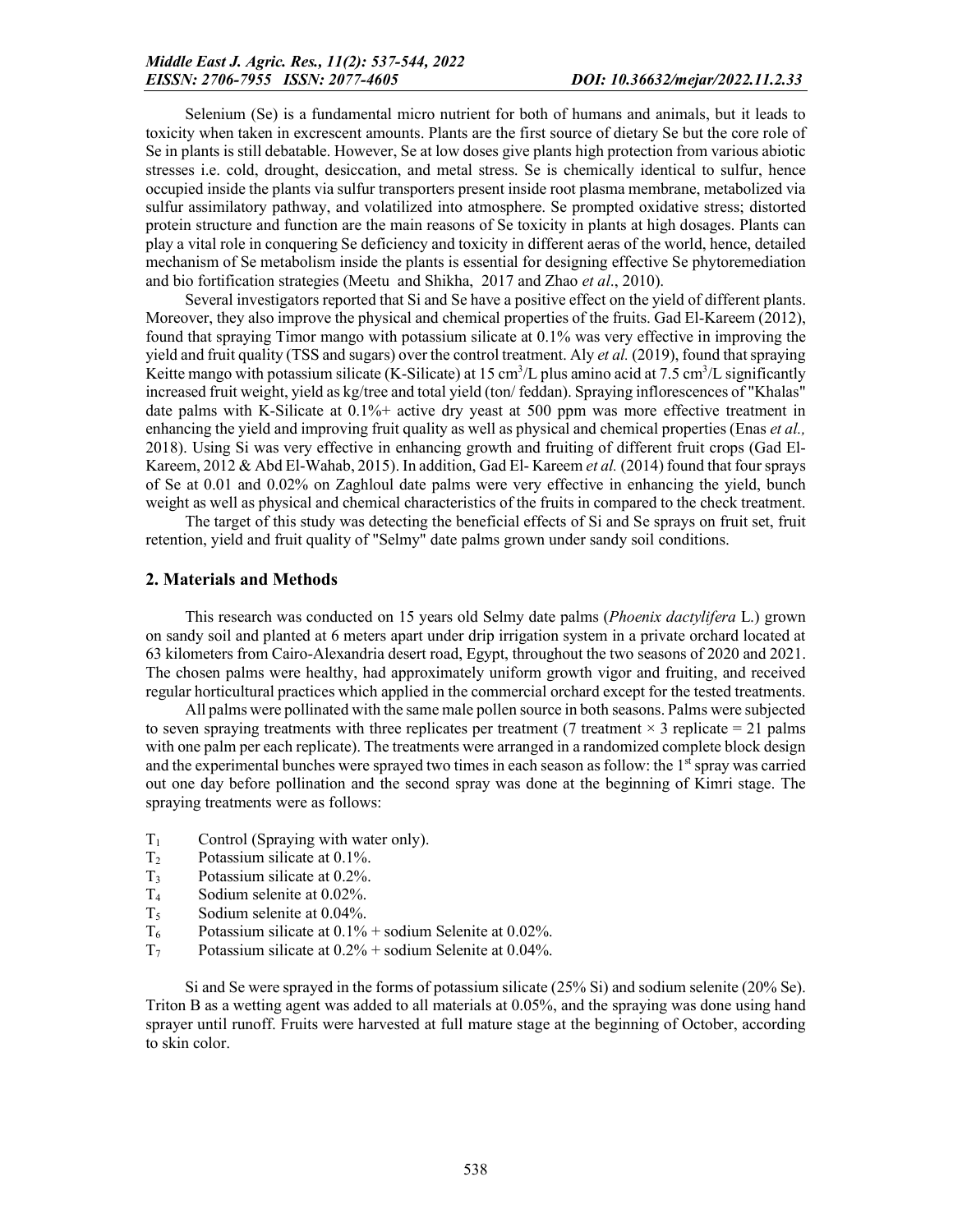## 2.1. Measurements

### 2.1.1. Fruit set and fruit retention (%)

The initial fruit set was recorded one month after pollination and before the harvest time, the fruit retention percentage was measured. The following equations were used to get fruit set and fruit retention percentage:

Fruit set  $% = \frac{\text{Number of fruit settled on the strand}}{\text{Total Number of flowers/strand}}$  x 100

Fruit retention  $\% = \frac{\text{Number of retained fruits/strand}}{\text{Number of retained fruits} + \text{Number of flower scans}} \times 100$ 

## 2.1.2. Fruit physical characteristics

Thirty fruits were picked from each bunch randomly to determine fruit weight (g), flesh weight  $(g)$ , seed weight  $(g)$ , fruit volume  $(cm<sup>3</sup>)$ , fruit dimensions (fruit length and diameter in cm). Then, fruit shape index (length/diameter) was calculated.

Bunches of each palm were harvested at full mature stage (beginning of September), according to skin color and weighed to determine the yield/palm (kg).

## 2.2. Fruit chemical characteristics

Total soluble solids (TSS %): A hand refractometer was used to determine TSS of date fruit juice. Acidity (%) was determined as malic acid percentage as the method described in A.O.A.C. (1995). TSS/acid ratio was calculated.

Total sugars (%) and reducing sugars (%): Flesh weight was used to determine total sugars and reducing sugars percentages according to Lane and Eynon method (A.O.A.C. 1995), then after, **non**reducing sugars (%) were calculated by the difference between total and reducing sugars.

#### 2.3. Statistical analysis:

Data were subjected to analysis and COSTAT program was used to statistically assess it for analysis of variance according to Snedecor and Cochran (1980). Then after, Duncan values at a probability of 0.05 were used to compare the significant differences between the whole treatments (Duncan, 1955).

## 3. Results

#### 3.1. Fruit set and fruit retention:

Regarding the percentage of fruit set and fruit retention in response to Si, Se and the combination treatments, it is evident from the results presented in (Table 1) that all studied treatments resulted in a significant increment in fruit set and fruit retention percentages compared with the control in both experimental seasons.

Spraying inflorescences with K-Silicate at 0.2% + Na-Selenite at 0.04% recorded the highest fruit set (62.16 and 63.9%), followed by spraying K-Silicate 0.1% + Na-Selenite 0.02% which gave 60.2 and 61.4% in both experimental seasons.

Also, fruit retention took the same trend in both seasons of the study. Since the highest fruit retention (38.6 and 39.4%) was recorded when the palms were sprayed with K-Silicate at 0.2% + Na-Selenite at 0.04% followed by spraying K-Silicate at 0.1% + Na-Selenite at 0.02% which gave 37.2 and 38% in both seasons, respectively.

On the other hand, the control treatment exhibited the lowest fruit set (52.5 and 54.8%) and fruit retention (30.7 and 3.5 %) in both seasons of the study. The other tested treatments gained intermediate fruit set and retention.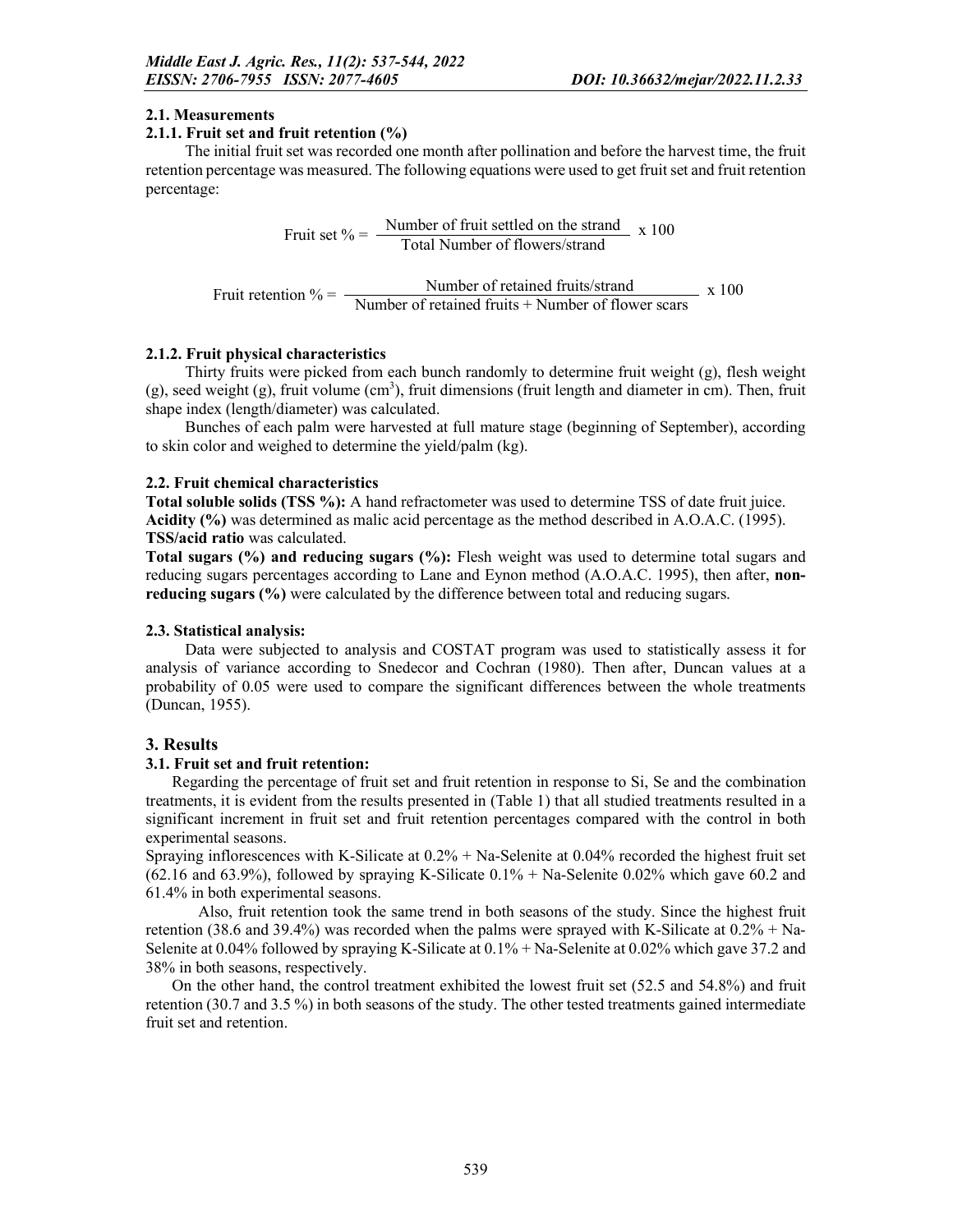| Table 1: Effect of spraying silicon and selenium on fruit set and fruit retention of Selmy date palms |  |  |
|-------------------------------------------------------------------------------------------------------|--|--|
| grown under sandy soil conditions.                                                                    |  |  |

|                   |                                              |                    | <b>Fruit set</b>   |        | <b>Fruit retention</b> |
|-------------------|----------------------------------------------|--------------------|--------------------|--------|------------------------|
| <b>Treatments</b> |                                              |                    | $\frac{9}{0}$      |        | $(\%)$                 |
|                   |                                              | 2020               | 2021               | 2020   | 2021                   |
| $T_1$             | <b>Control</b>                               | 52.53 <sub>g</sub> | 54.80g             | 30.73e | 33.50f                 |
| $\mathbf{T}_2$    | K-Silicate at 0.1 %                          | 56.76e             | 58.03e             | 35.13c | 36.60d                 |
| $\mathbf{T}_3$    | K-Silicate at 0.2 %                          | 58.63c             | 62.30 <sub>b</sub> | 36.90b | 38.76b                 |
| T <sub>4</sub>    | Na-Selenite at 0.02 %                        | 55.30f             | 55.20f             | 32.53d | 34.50e                 |
| $\mathbf{T}_5$    | Na-Selenite at 0.04 %                        | 57.83d             | 58.60d             | 33.20d | 33.60f                 |
| $T_6$             | K-Silicate at $0.1\%$ + Na-Selenite at 0.02% | 60.20 <sub>b</sub> | 61.40c             | 37.20b | 38.03c                 |
| $\mathbf{T}_7$    | K-Silicate at $0.2\%$ + Na-Selenite at 0.04% | 62.16a             | 63.90a             | 38.60a | 39.40a                 |

Mean separation within each column by Duncan Multiple Range (0.05). Means with similar letters are insignificantly different.

#### 3.2. Fruit physical properties:

Results illustrated in (Table 2) clear that, all investigated treatments either alone or in combinations, increased fruit weight, flesh weight, bunch weight and yield/palm as compared with the control in the two seasons of the study.

The highest fruit weight was recorded with  $T_7$  (K-Silicate at 0.2% +Na-Selenite at 0.04%) which recorded 18.6 and 18.3 g, followed by  $T_3$  (K-Silicate at 0.2%) which gave 17.5 and 17.8 g. On the other hand,  $T_1$  (control treatment) exhibited the lowest fruit weight (14.00 and 14.30 g) in both seasons of the study. The other tested treatments gained intermediate fruit weight.

|                |                         |        | <b>Flesh weight</b><br><b>Fruit weight</b> |                   |                   | Seed weight       |                   | Bunch             |                   | Yield/palm         |                    |
|----------------|-------------------------|--------|--------------------------------------------|-------------------|-------------------|-------------------|-------------------|-------------------|-------------------|--------------------|--------------------|
|                | Treatments              | (g)    |                                            | (g)               |                   | (g)               |                   | weight (kg)       |                   | (kg)               |                    |
|                |                         | 2020   | 2021                                       | 2020              | 2021              | 2020              | 2021              | 2020              | 2021              | 2020               | 2021               |
| $\mathbf{T}_1$ | <b>Control</b>          | 14.00e | 14.3e                                      | 12.5e             | 12.8d             | 1.50a             | 1.50a             | 9.5e              | 9.7e              | 95.0e              | 97.0e              |
| T,             | K-Silicate at 0.1%      | 16.2d  | 15.9d                                      | 14.9d             | 14.5c             | 1.26 <sub>b</sub> | 1.36 <sub>b</sub> | 10.3c             | 10.5c             | 103.6c             | 105.0c             |
| T3             | K-Silicate at 0.2%      | 17.5b  | 17.8b                                      | 16.2 <sub>b</sub> | 16.5b             | 1.30 <sub>b</sub> | 1.30 <sub>b</sub> | 11.3 <sub>b</sub> | 11.5 <sub>b</sub> | 113.0 <sub>b</sub> | 115.0b             |
| T <sub>4</sub> | Na-Selenite at 0.02%    | 13.7e  | 14.5e                                      | 12.5e             | 13.2d             | 1.26 <sub>b</sub> | 1.33 <sub>b</sub> | 9.9d              | 10.0d             | 99.0d              | 100.0d             |
| Т,             | Na-Selenite at 0.04%    | 16.7c  | 17.2c                                      | 15.4c             | 16.2 <sub>b</sub> | 1.23 <sub>b</sub> | 1.30 <sub>b</sub> | 10.3c             | 10.5c             | 103.0c             | 105.0c             |
| T <sub>6</sub> | K-Silicate at $0.1\%$ + | 16.5cd | 16.1d                                      | 15.3cd            | 14.7c             | 1.20 <sub>b</sub> | 1.36 <sub>b</sub> | 11.2 <sub>b</sub> | 11.4b             | 112.0 <sub>b</sub> | 114.0 <sub>b</sub> |
|                | Na-Selenite at 0.02%    |        |                                            |                   |                   |                   |                   |                   |                   |                    |                    |
| T <sub>7</sub> | K-Silicate at $0.2\%$ + | 18.6a  | 18.3a                                      | 17.4a             | 17.0a             | 1.20 <sub>b</sub> | 1.30 <sub>b</sub> | 11.6a             | 11.9a             | 116.0a             | 119.0a             |
|                | Na-Selenite at 0.04%    |        |                                            |                   |                   |                   |                   |                   |                   |                    |                    |

Table 2: Effect of spraying silicon and selenium on yield and some fruit physical quality of Selmy date palms grown under sandy soil conditions.

Mean separation within each column by Duncan Multiple Range (0.05). Means with similar letters are insignificantly different.

Also, the results in (Table 2) indicate that the highest flesh weight was found with  $T_7$  (K-Silicate at  $0.2\%$  + Na-Selenite at  $0.04\%$ ) which recorded 17.4 and 17.0 g, followed by T<sub>3</sub> (K-Silicate at 0.2%) which demonstrated 16.2 and 16.5 g while the lowest flesh weight (12.5 and 12.8 g) was obtained by control in the first and second seasons, respectively. The other tested treatments came in between.

In case of seed weight, results in (Table 2) show that all treatments had no effect in both seasons.  $T_1$  (control) exhibited the highest seed weight (1.50g) in the first and second seasons, while the other treatments values were 1.20 - 1.30g in the first season and 1.30 - 1.36 g in the second one.

Regarding bunch weight (kg) results in (Table 2) clear that, bunch weight was significantly increased by  $T_7$  (K-Silicate at  $0.2\%$  + Na-Selenite at 0.04%) which recorded the heaviest bunch weight  $(11.6$  and  $11.9$  kg), followed by T<sub>3</sub> which gave 11.3 and 11.5 kg. However, the lowest bunch weight was obtained from  $T_1$  (control) which registered 9.5 and 9.7 kg in the both experimental seasons, respectively.

The same trend of bunch weight was observed for yield/palm (kg) since spraying K-Silicate at 0.2% + Na-Selenite at 0.04% produced the highest yield/palm (116 and 119 kg) in the two seasons of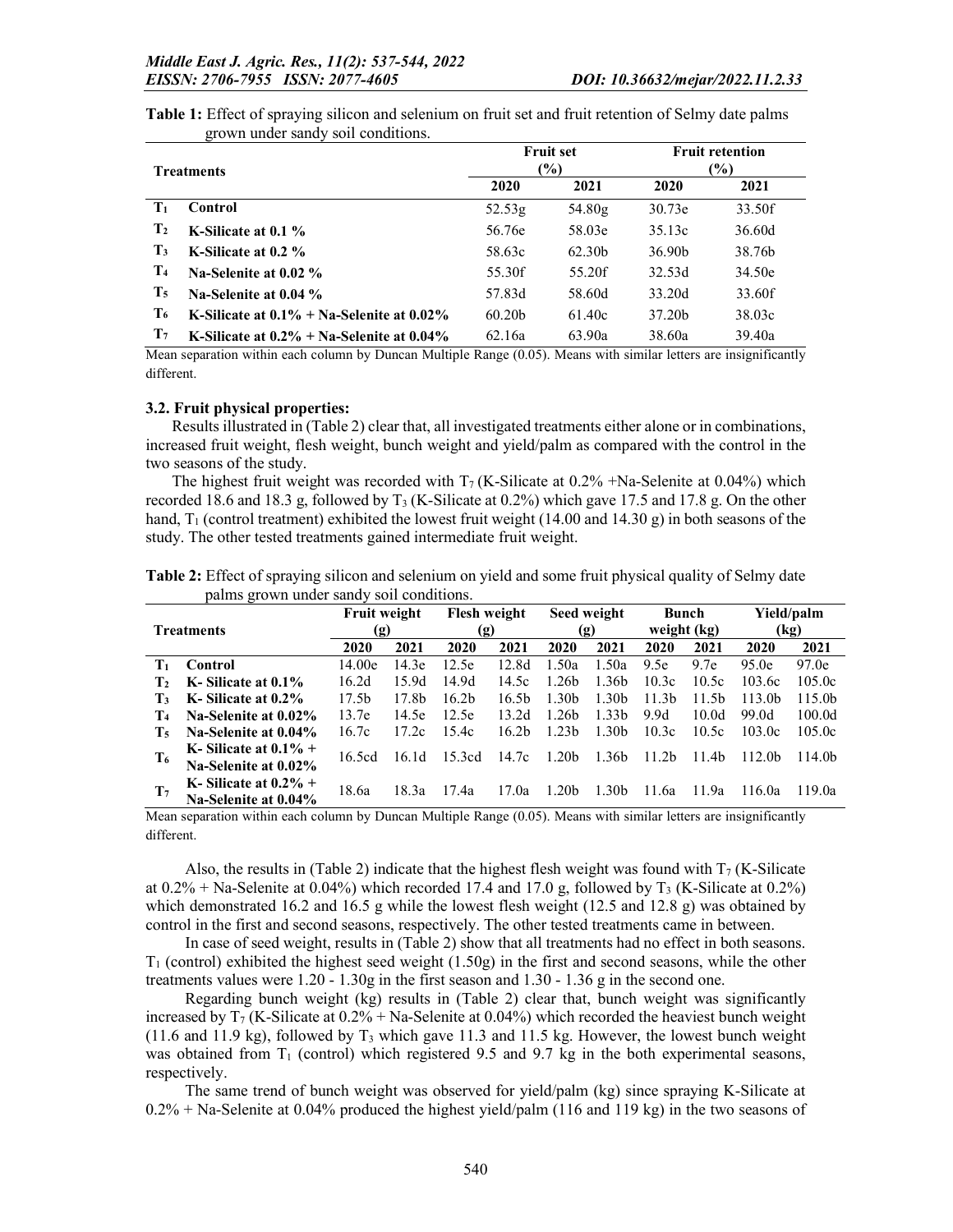the study, followed by  $T_3$  (K-Silicate at 0.2%) which gave 113 and 115 kg, while the lowest yield/palm (95 and 97 kg) was obtained from  $T_1$  (control) in the first and second seasons, respectively.

It was noticed that there was a gradual promotion of bunch weight and yield/palm with increasing the concentration of K-Silicate from 0.1% or 0.2% either alone or with Na-Selenite at 0.02% - 0.04%, also the effects of spraying K-Silicate at 0.2% plus Na-Selenite at 0.04% on bunch weight and total yield/palm was accomplished better than K-Silicate during the two seasons.

Results in (Table 3) display that treating Selmy date palms two times with K-Silicate at 0.1 or 0.2% and Na-Selenite at 0.02-0.04% either in solitary or incorporation significantly promoted fruit physical characteristics as compared with the control in both seasons of the study.

Spraying bunches with K-Silicate at 0.2% + Na-Selenite at 0.04% registered the maximum values of fruit length (4.36 and 4.33 cm) and diameter (2.7cm) in the first and second seasons, respectively. While, the lowest values of fruit length (3.8 and 3.9 cm) and diameter (2.4 and 2.5 cm) were obtained from the control treatment in both seasons. The other tested treatments recorded intermediate values.

From the results observed in (Table 3) it is clear that all spraying treatments significantly raised fruit volume than the control in the two seasons of the study. Also spraying K-Silicate at  $0.2\%$  + Na-Selenite at  $0.04\%$  accorded the highest fruit volume (19 and 17.2 cm<sup>3</sup>) in both seasons. While the lowest fruit volume  $(13.3 \text{ and } 1.5 \text{ cm}^3)$  was obtained with the control in the two seasons of the study.

Results in (Table 3) clear that there was insignificant effect between all treatments and the control concerning fruit shape index in both seasons of the study.

| Table 3: Effect of spraying silicon and selenium on some fruit physical quality of Selmy date palms |  |  |
|-----------------------------------------------------------------------------------------------------|--|--|
| grown under sandy soil conditions.                                                                  |  |  |

|                |                                | <b>Fruit length</b> |                    | <b>Fruit diameter</b> |                   | <b>Fruit shape</b> |       | <b>Fruit volume</b> |                    |  |
|----------------|--------------------------------|---------------------|--------------------|-----------------------|-------------------|--------------------|-------|---------------------|--------------------|--|
|                | <b>Treatments</b>              |                     | (cm)               |                       | (cm)              |                    | index |                     | $\text{cm}^3$      |  |
|                |                                | 2020                | 2021               | 2020                  | 2021              | 2020               | 2021  | 2020                | 2021               |  |
| $T_1$          | Control                        | 3.80c               | 3.90c              | 2.43c                 | 2.56b             | 1.56b              | 1.52a | 13.3f               | 13.5f              |  |
| $\mathbf{T}_2$ | K-Silicate at 0.1%             | 4.20ab              | 4.06b              | 2.63a                 | 2.63ab            | 1.59ab             | 1.54a | 16.0d               | 15.0 <sub>d</sub>  |  |
| $T_{3}$        | K-Silicate at 0.2%             | 4.33a               | 4.30a              | 2.60ab                | 2.70a             | 1.66a              | 1.59a | 17.2c               | 17.26a             |  |
| T <sub>4</sub> | Na-Selenite at 0.02%           | 4.06b               | 3.96 <sub>bc</sub> | 2.50 <sub>bc</sub>    | 2.56 <sub>b</sub> | 1.62ab             | 1.54a | 13.6f               | 13.9e              |  |
| $T_{5}$        | Na-Selenite at 0.04%           | 4.26a               | 4.23a              | 2.63a                 | 2.63ab            | 1.61ab             | 1.60a | 17.5 <sub>b</sub>   | 16.70 <sub>b</sub> |  |
| T6             | K-Silicate at $0.1\% + Na$ -at | 4.30a               | 4.26a              | 2.66a                 | 2.66a             | 1.61ab             | 1.59a | 15.5e               | 15.50c             |  |
|                | Selenite 0.02%                 |                     |                    |                       |                   |                    |       |                     |                    |  |
| T <sub>7</sub> | K-Silicate at $0.2\% + Na$ -   | 4.36a               | 4.33a              | 2.70a                 | 2.70a             | 1.61ab             | 1.60a | 19.0a               | 17.26a             |  |
|                | Selenite at 0.04%              |                     |                    |                       |                   |                    |       |                     |                    |  |

Mean separation within each column by Duncan Multiple Range (0.05). Means with similar letters are insignificantly different.

#### 3.3. Fruit chemical properties:

#### 3.3.1. Total soluble solids%:

In this concern, results in (Table 4) indicate that all spraying treatments increased significantly TSS% compared to the control in the two seasons of the study. Spraying inflorescences with K-Silicate at 0.2% + Na-Selenite at 0.04% produced the highest TSS% (36.46 and 37.33%), followed by spraying inflorescences with K-Silicate at 0.1% + Na-Selenite at 0.02% which gave 35.30 and 35.33% in the first and second seasons, respectively, while, the control treatment exhibited the lowest TSS% (26.4 and 26.7%) in both seasons. The other tested treatments came in between.

#### 3.3.2. Total acidity%:

Concerning the fruit juice acidity percentage, the results in (Table 4) show that all spraying treatments decreased significantly the total acidity as compared with the control in the first season. However insignificant differences between all spraying treatments and control were noticed in the second season.

#### 3.3.3. TSS/acid ratio%:

Results in (Table 4) clear that all treatments increased significantly TSS/acid ratio as compared with the control treatment in both seasons of the study. The highest TSS/acid ratio (149.9 and 164.6 %) was recorded by spraying K-Silicate at  $0.2\%$  + Na-Selenite at  $0.04\%$  in both seasons, followed by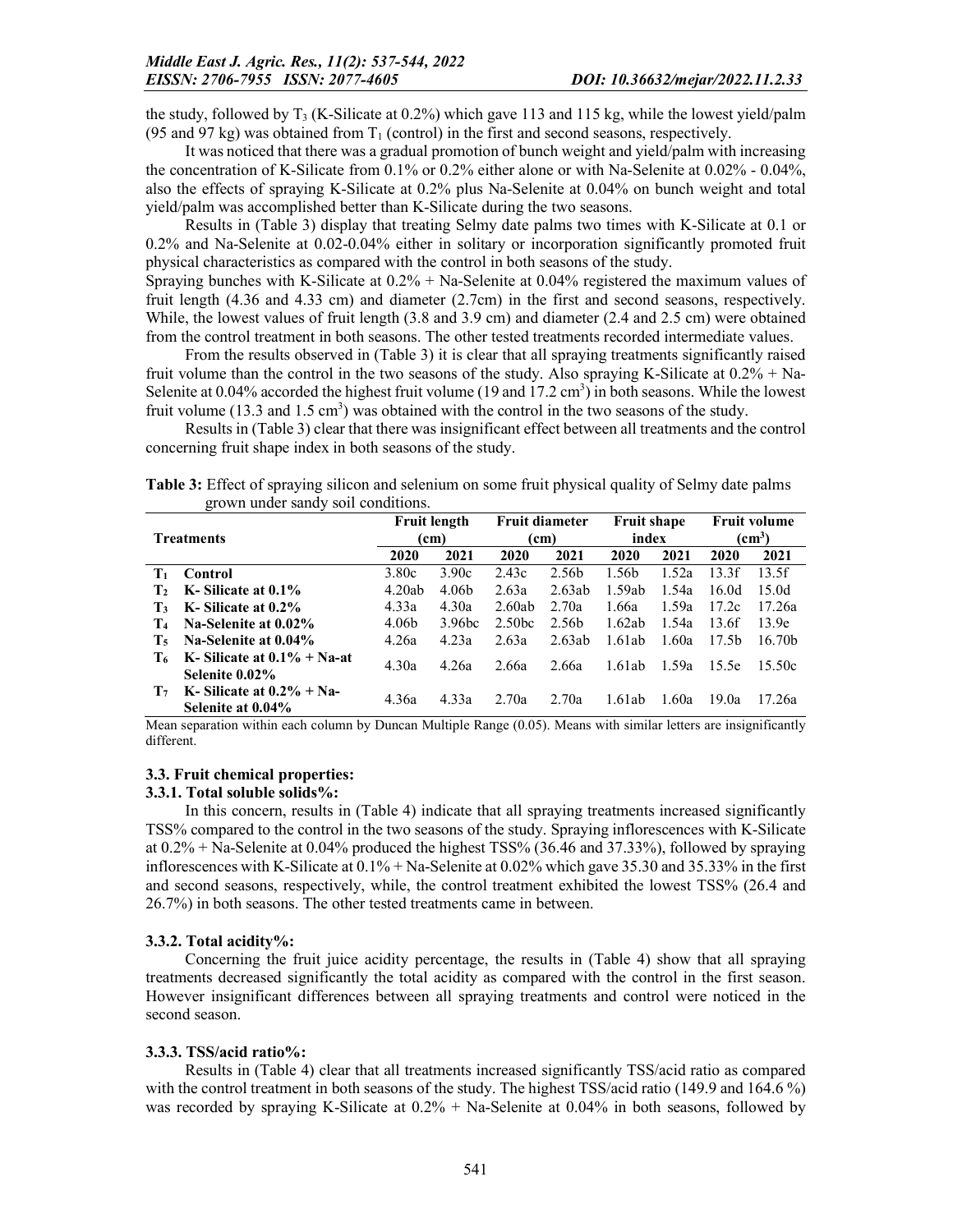spraying K-Silicate at 0.1% + Na-Selenite at 0.02% which gave 149.2 and 151.4% in the two seasons of the study. Meanwhile, control treatment recorded the lowest TSS/acid ratio (62.5 and 65.8%) in the first and second seasons, respectively. The other tested treatments recorded intermediate values.

### 3.3.4. Total sugars%:

Results in (Table 4) indicate that all treatments had a significant effect on total sugars % compared to the control in the two seasons of the study. Meanwhile, the highest value was obtained by spraying inflorescences with K-Silicate at 0.2% + Na-Selenite at 0.04% which gave 52.0 and 53.0%, followed by spraying K-Silicate at 0.1% + Na-Selenite at 0.02% which produced 48.8 and 51.8% in both seasons of the study. The other tested treatments and control gained intermediate total sugars%. Also, reducing sugars took the same trend of total sugars in the two seasons.

## 3.3.5. Non-reducing sugars%:

As shown from (Table 4) all treatments increased significantly the non-reducing sugars% as compared to the control in both seasons of the study. Spraying inflorescences with K-Silicate at 0.2% + Na-Selenite at 0.04% recorded the highest non-reducing sugars (12.0 and 12.4%), followed by spraying K-Silicate at  $0.1\%$  + Na-Selenite at  $0.02\%$  which gave 11.7 and 12.2% in the two seasons of the study, while, the control exhibited the lowest non-reducing sugars (9.0 and 9.7%) in the first and second seasons, respectively.

|  | Table 4: Effect of spraying silicon and selenium on fruit chemical properties of Selmy date palms |  |  |  |  |  |  |
|--|---------------------------------------------------------------------------------------------------|--|--|--|--|--|--|
|  | grown under sandy soil conditions.                                                                |  |  |  |  |  |  |

|                |                                                   | <b>TSS</b>    |         |                   | Acidity | TSS/acidity ratio    |         |  |
|----------------|---------------------------------------------------|---------------|---------|-------------------|---------|----------------------|---------|--|
|                | <b>Treatments</b>                                 | $\frac{6}{2}$ |         |                   | $(\%)$  | (%)                  |         |  |
|                |                                                   | 2020          | 2021    | 2020              | 2021    | 2020                 | 2021    |  |
| $T_1$          | Control                                           | 26.46d        | 26.73d  | 0.42a             | 0.40a   | 62.53d               | 65.80e  |  |
| $\mathbf{T}_2$ | K-Silicate at 0.1%                                | 33.00b        | 33.00b  | 0.34 <sub>b</sub> | 0.31a   | 97.60c               | 104.90d |  |
| $T_3$          | K-Silicate at 0.2%                                | 34.50ab       | 35.40ab | 0.29c             | 0.28a   | 119.06b              | 124.86c |  |
| T <sub>4</sub> | Na-Selenite at 0.02%                              | 28.00cd       | 30.00c  | 0.26cd            | 0.25a   | 107.73 <sub>bc</sub> | 118.53c |  |
| $T_{5}$        | Na-Selenite at 0.04%                              | 28.93c        | 30.06c  | 0.26cd            | 0.23a   | 111.56b              | 127.10c |  |
| T <sub>6</sub> | K-Silicate at $0.1\% + Na$ -<br>Selenite at 0.02% | 35.30a        | 35.33ab | 0.23d             | 0.23a   | 149.20a              | 151.43b |  |
| $\mathbf{T}_7$ | K-Silicate at $0.2\% + Na$ -<br>Selenite at 0.04% | 36.46a        | 37.33a  | 0.24d             | 0.22a   | 149.90a              | 164.66a |  |

Table 4: Cont.

| <b>Treatments</b> |                                                   |                    | <b>Total sugars</b><br>$(\%)$ | Reducing sugars<br>$(\%)$ |                    | Non-reducing<br>sugars<br>$(\%)$ |                    |
|-------------------|---------------------------------------------------|--------------------|-------------------------------|---------------------------|--------------------|----------------------------------|--------------------|
|                   |                                                   | 2020               | 2021                          | 2020                      | 2021               | <b>2020</b>                      | 2021               |
| $\mathbf{T}_1$    | Control                                           | 35.30d             | 37.70c                        | 26.30 <sub>de</sub>       | 28.00c             | 9.00 <sub>e</sub>                | 9.70d              |
| $\mathbf{T}_2$    | K-Silicate at 0.1%                                | 42.7 <sub>bc</sub> | 44.80b                        | 32.50c                    | 34.30b             | 10.20d                           | 10.50c             |
| $T_3$             | K-Silicate at 0.2%                                | 45.33bc            | 46.66b                        | 34.33 <sub>bc</sub>       | 35.06b             | 11.00c                           | 11.60b             |
| T <sub>4</sub>    | Na-Selenite at 0.02%                              | 41.83c             | 43.33b                        | 30.36cd                   | 32.03 <sub>b</sub> | 11.46abc                         | 11.30 <sub>b</sub> |
| T <sub>5</sub>    | Na-Selenite at 0.04%                              | 34.83d             | 36.83c                        | 23.60e                    | 25.43c             | 11.23bc                          | 11.40b             |
| T <sub>6</sub>    | K-Silicate at $0.1\% + Na$ -<br>Selenite at 0.02% | 48.83ab            | 51.83a                        | 38.80ab                   | 39.63a             | 11.70ab                          | 12.20a             |
| T <sub>7</sub>    | K- Silicate at $0.2\%$ + Na-<br>Selenite at 0.04% | 52.00a             | 53.00a                        | 40.00a                    | 40.60a             | 12.00a                           | 12.40a             |

Mean separation within each column by Duncan Multiple Range (0.05). Means with similar letters are insignificantly different.

#### 4. Discussion

Promoting growth and fruiting of Selmy date palms through using silicon and selenium could be attributed to the action of Se on increasing the activity of some enzymes such as, glutathione-peroxidase, antioxidant activities and protecting the plants from abiotic and biotic stresses, increasing biosynthesis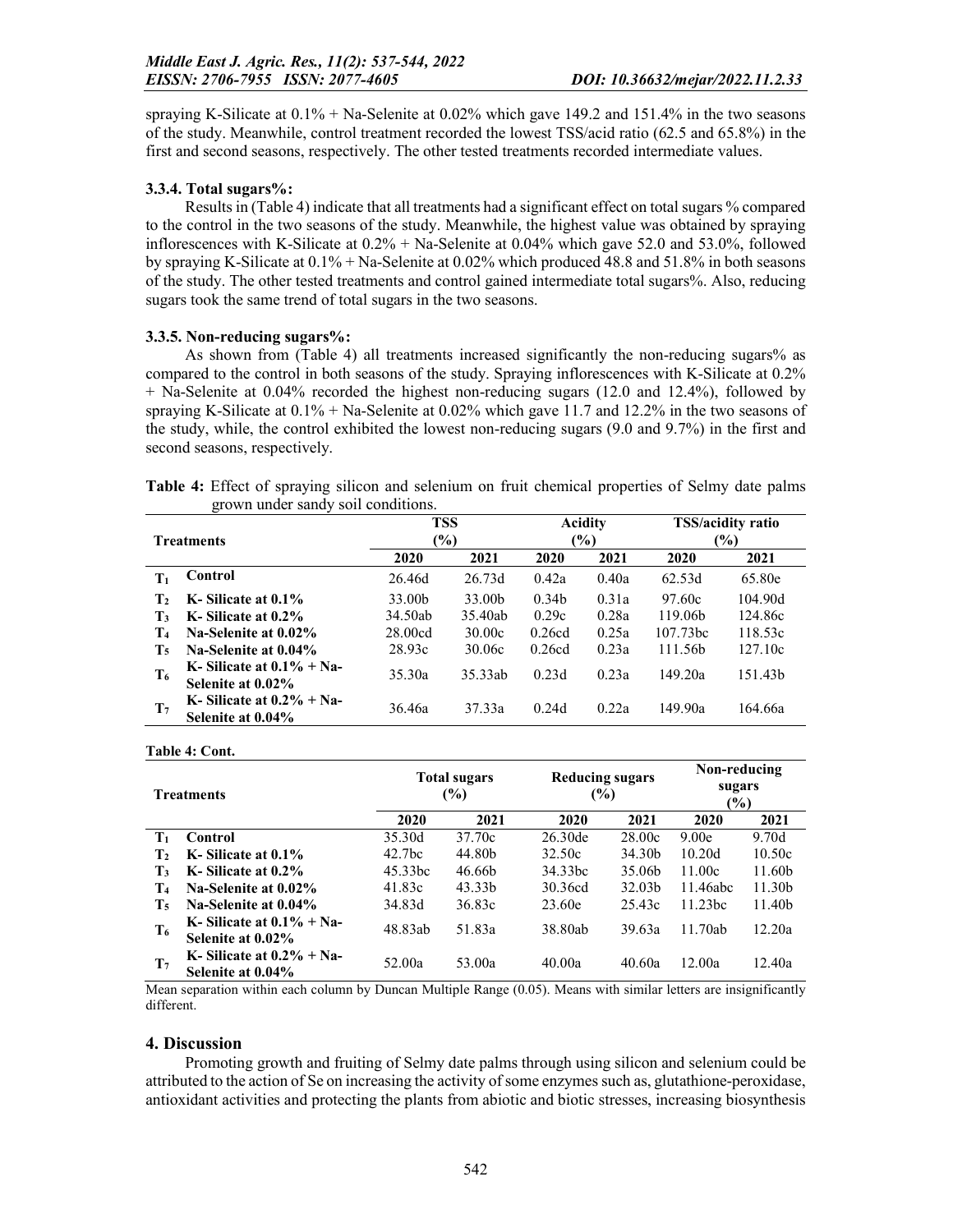of carbohydrates as well as reducing the reactive oxygen species (Turakainen *et al.,* 2004 and Turakainen *et al.,* 2006). Also, the positive might be due to the effect of silicon on enhancing the plant tolerance to all stresses, improving water and nutrients uptake and transport, promoting root development and antioxidant defense systems (Hattori *et al.,* 2005, Ahmad and Haddad, 2011). The obtained results are in agreement with those obtained by Gad El-Kareem *et al.* (2014), El-Mahdy *et al.* (2017), Wassel and Ali (2018), Enas *et al.* (2018) and Waleed *et al.* (2020).

On the other hand, it was found from the previous studies that the uptake of nitrogen, potassium, phosphorus and zinc was substantially higher in the plants sprayed with silicon (Satisha *et al.,* 2017).

A significant promotion on fruit quality was observed with using both silicon and selenium together rather than application of each alone. Spraying K-silicate at 0.1 or 0.2% was preferable in improving fruit quality than using Na-Selenite at 0.02 or 0.04%. Meaningless, stimulating fruit quality was observed with increasing the concentration of each nutrient. The best results from economical point of view were obtained with spraying K-Silicate at 0.2% and Na-Selenite at 0.04% together. The untreated palms showed unfavorable observations on fruit quality. These results were true during the two seasons of the study.

#### 5. Conclusion

Spraying Selmy date palms grown under sandy soil conditions twice with K-Silicate at 0.2% + Na-Selenite at 0.04% (one day before pollination and at the beginning of Kimri stage.) was the promising treatment for increasing fruit set, fruit retention, yield and improving fruit physical and chemical properties.

#### References

- Abd El-Wahab, H.A.M., 2015. Response of Succary mango trees to foliar application of silicon and boron. M.Sc. Thesis, Fac. of Agric., Minia Univ., Egypt.
- Ahmad, S.T. and R. Haddad, 2011. Study of silicon effects on antioxidant enzyme activities and osmotic adjustment of wheat under drought stress. Czech, J. Genet. Plant Breed., 47: 17–27.
- Ahmed, F.F., Y. Mohamed, and B.M. Abdalla, 2007. The relation between using some antioxidants and productivity of "Sewy" date palm. Minia J. of Agric. Res. and Development, 27(4): 753-770.
- Aly, M.A., M.M. Harhash, R.E.S. Mahmoud, and S.A. Kabel, 2019. Effect of foliar application of potassium silicate and amino acid on growth, yield and fruit quality of Keitte mango trees. J. Adv. Agric. Res. (Fac. Agric. Saba Basha), 24(2):238-250.
- A.O.A.C., Association of Official Agricultural Chemists (1995). Official Methods of Analysis,  $14^{\text{th}}$  Ed. Benjamin Franklin Station. Washington, D.C., U.S.A., 8-9 International suite 4002200 Wilson Boulevard Arlington, Virginia, 22201-3301, USA, 1995, 490-510.
- Duncan, D.B., 1955. Multiple range and multiple "F" tests. Biometrics, 11: 1-42.
- El-Mahdy, T.K.R., M.A.F. Badran, R.A. Ibrahim, and A.A. Ahmed, 2017. Impact of spraying algae extract, boron and silicon nutrients on growth and fruiting of Sewy date palm under new reclaimed soils. Assiut J. Agric. Sci., 48(5):187-199.
- Enas A.M. Ali, E.A.M. Mostafa, and N.E. Ashour, 2018. The promotive effect of potassium silicate and active dry yeast for improving yield and fruit quality of Khalas date palm. Middle East Journal of Agriculture, 7(1):12-20.
- FAO. FAOSTAT, 2020. Statistical Database Food and Agriculture Organization of the United Nation, Rome, Italy. http://faostat.fao.org/site/339/default.aspx.
- Gad El-Kareem, M.R., 2012. Improving productivity of Taimour mango trees by using glutathione, silicon and vitamin B. Minia J. of Agric. Res. & Develop., 32(7):1105-1121.
- Gad El-Kareem, M.R., A.M.K. Abdel Aal, and A.Y. Mohamed, 2014. The synergistic effects of using silicon and selenium on fruiting of Zaghloul date palm (*Phoenix dectylifera* L.). International Journal of Agricultural and Biosystems Engineering, 8, 3, 959-964.
- Hattori, T., S. Inanga, H. Araki, P. An, S. Mortia, M. Luxova, and A. Lux, 2005. Application of silicon enhanced drought tolerance in sorghum bicolor. Physiolgia plantarum, 123:459-466.